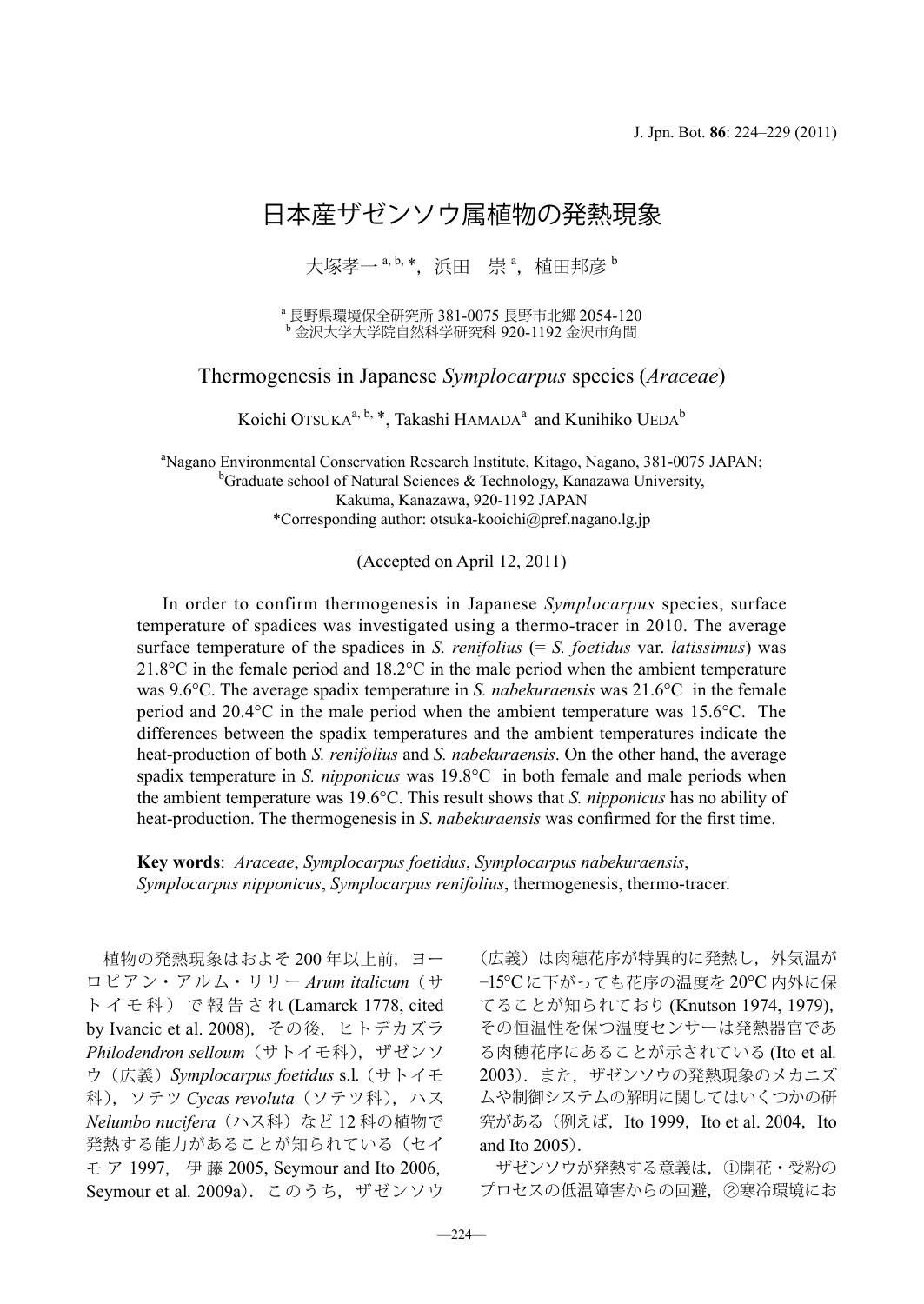

Fig. 1. Schematic drawing of spathe and spadix of *Symplocarpus* spp. Solid circles show measurement points on the thermal image.

ける肉穂花序の生育の促進,③訪花昆虫を誘引す るための揮発性物質の効果的拡散などが考えられ ている(伊藤 2005)が、詳しくはよく分かって いない.Seymour et al. (2009b) による花粉発芽 率及び花粉管の成長割合における発熱の効果につ いての研究では、ザゼンソウ花序はほぼ 23℃ の 温度を保っていることから,8℃ から 33℃ まで 5℃ ごとの設定温度を変えた実験を行い, 花粉発 芽率及び花粉管の成長割合は 23°C において最適 であることが示されている.

国内外で報告されている発熱植物の中で、寒冷 な環境下で発熱しその体温を調節できる恒温性を 有する植物は,ザゼンソウ以外には知られてい ない(伊藤 2005).ザゼンソウ属 *Symplocarpus* は,4 枚の花被片をもつ多数の花からなる楕円形 の肉穂花序を形成し、暗紫褐色の特異な仏炎荀を 持つ(大橋 1982). 両性であるが雌性先熟で雌性 期~両性期~雄性期へと変化する(大塚 2004). 北アメリカ東部及び北東アジアに分布し、北ア メリカ東部にアメリカザゼンソウ *S. foetidus* (L.) Salisb. ex W. P. C. Barton, 北東アジアにザゼン ソウ *S. renifolius* Schott ex Tzvelev(= *S. foetidus* (L.) Salisb. ex W. P. C. Barton var. *latissimus* H. Hara), ヒ メ ザ ゼ ン ソ ウ *S. nipponicus* Makino, ナベクラザゼンソウ *S. nabekuraensis* Otsuka & K. Inoue, ロ シ ア ザ ゼ ン ソ ウ *S. egorovii* N. S. Pavlova & V. A. Nechaev の 5 種が知られている

(Otsuka et al. 2002, Pavlova and Nechaev 2005, 大塚 2009).日本にはザゼンソウの他にナベク ラザゼンソウとヒメザゼンソウが知られている (Otsuka et al. 2002) ことから,この 2 種について 発熱現象の有無を確認するため野外で測定を行っ た. なお. 3 種の発熱現象を比較するためザゼン ソウを含めて実施した.

## 材料及び測定方法

 調査は 2010 年に行い,ザゼンソウ属植物の開 花期(4月~6月)において、仏炎苞を含む肉穂 花序の表面温度を測定した.表面温度の測定には 赤外線熱画像装置サーモトレーサー(TH7800: NEC 社製)を用い,直射日光の影響を受けない 午前8時から9時に行った. 測定の際には、射 出率を 1.0 とした.調査地及び調査日は,ザゼン ソウは長野県白馬村飯森 (海抜高度 750 m, 4月 30 日),ナベクラザゼンソウは長野県飯山市鍋倉 山域(海抜高度 1085 m,6 月 24 日),ヒメザゼ ンソウは長野県長野市飯綱高原(海抜高度 1000 m,6 月 21 日)である.それぞれ雌性期あるい は雄性期の 15 個体,19 個体,8 個体を対象とした. 表面温度の測定に合わせて仏炎苞付近(地上約 30 cm)の外気温と花序の性を記録した. 得られ た熱画像から,花序の上部,中部,下部の 3 箇所 と仏炎苞の外表面の 3 箇所を測定部位とし (Fig. 1),表面温度の解析を行った.

## 結果及び考察

ザゼンソウ花序の表面温度の平均は,外気温 が 9.6°C の 時, 雌 性 期 21.8°C, 雄 性 期 18.2°C で、外気温との温度差は各々12.2℃, 8.6℃で あった (Table 1).ナベクラザゼンソウ花序の表 面温度の平均は、外気温が 15.6℃の時,雌性期 21.6℃, 雄性期 20.4℃で, 外気温との温度差は 各々 6.0℃, 4.8℃ であった (Table 1). 花序の表 面温度と外気温との差からザゼンソウおよびナ ベクラザゼンソウの発熱現象が確認された (Figs. 2, 3).一方,ヒメザゼンソウ花序の表面温度の平 均は、外気温が 19.6℃の時,雌性期,雄性期と もに 19.8℃で, 外気温との温度差はほとんどな く 0.2°C で発熱現象はみられなかった (Table 1, Fig. 2).ナベクラザゼンソウの発熱は今回初めて 確認されたものであり、寒冷地で発熱する植物と してはザゼンソウに次ぎ 2 例目となる.

また,ザゼンソウの発熱現象は,雌性期及び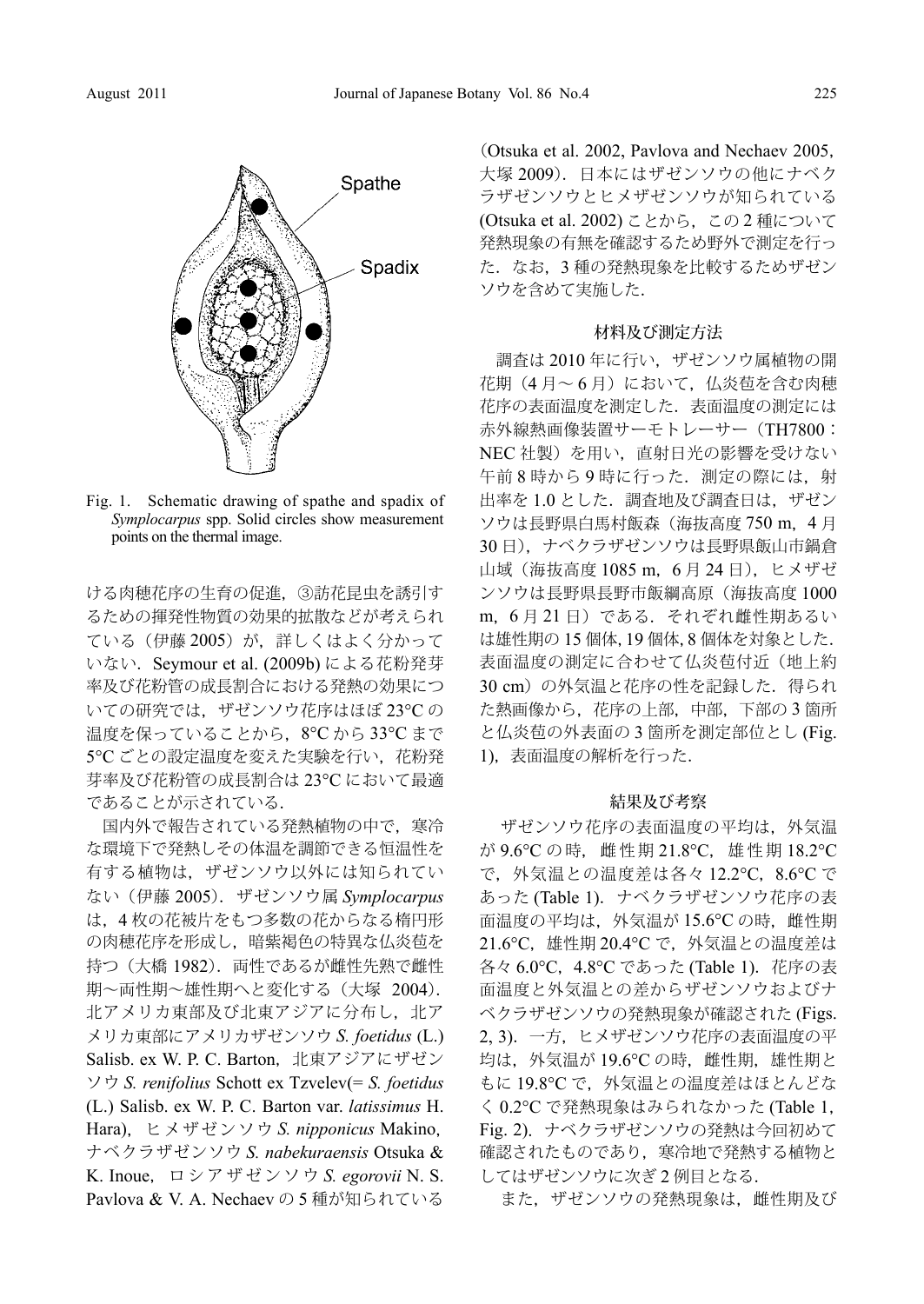

Fig. 2. Thermogenesis in three species of Japanese *Symplocarpus*. A–C. Visible image. D–F. Infrared image. A, D. *S. renifolius*. B, E. *S. nabekuraensis*. C, F. *S. nipponicus*. *Symplocarpus nipponicus* does not have the heat-production. Bar: 6 cm  $(A)$ , 3 cm  $(B)$ , 2 cm  $(C)$ .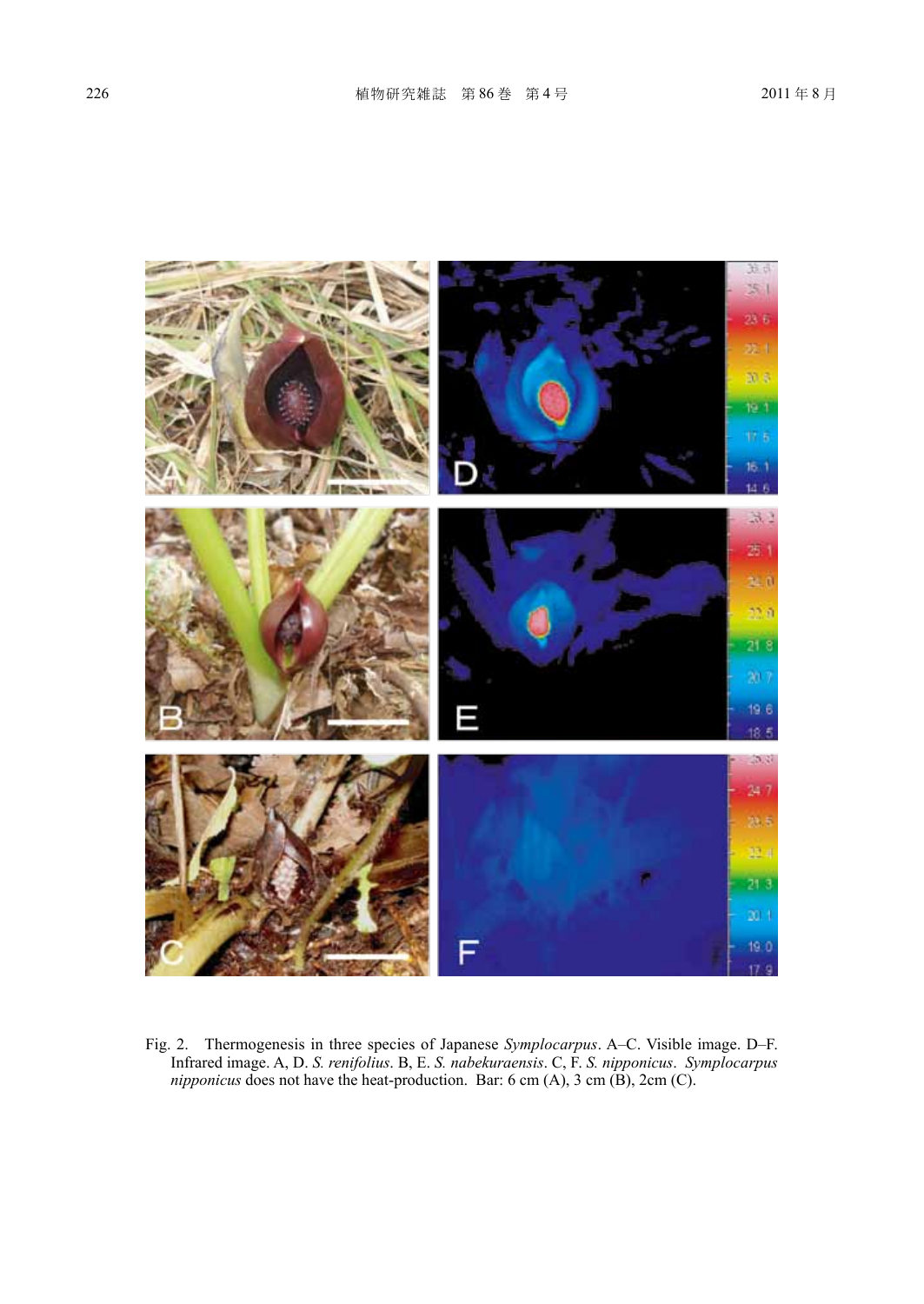

Fig. 3. Example of the spathe and spadix temperature in *Symplocarpus*. A. *S. renifolius*. B. *S. nabekuraensis.* Numerical means observed temperature at a measurement point.

両性期 (Uemura et al. 1993) あるいは雌性期から 雄しべが出現し始める時期にみられる (Onda and Ito 2005) とされるが、雄性期においても発熱が 確認された (Table 1). 特にナベクラザゼンソウで はザゼンソウと比べて,雄性期においても高い表 面温度を保っていた.

ザゼンソウについて, Knutson (1974, 1979) に よれば外気温が −15°C に下がっても花序の温度を 20°C 内外に保っていること,また Seymour and Ito(2006) によれば , 外気温が約 5°C から 25°C の間でも 18°C から 25°C の範囲で保たれている ことが示されている.今回の測定で,外気温の平 均が 9.6℃ の時, ザゼンソウの雌性期の花序の温 度は最低 16.4°C から最高 26.4°C,平均 21.8°C であり,それらと同等の結果が得られた.

Uemura et al. (1993) が 1991 年に北海道(野 幌)で行った調査によると,ザゼンソウの開花時 期は 4 月中旬~ 5 月中旬で,開花期間は雌性期が  $6.8 \pm$  SD5.8 日, 両性期 2.1  $\pm$  SD0.9 日, 雄性期 16.7 ± SD5.7 日とされている. これまで長野県で 調べた開花時期及び個体の開花期間は,ザゼンソ ウ属 3 種で各々異なっており, 長野県白馬村のザ ゼンソウの花期は 4 月上旬から下旬頃で,個体の 平均開花期間は約 26.8 日 (大塚 2007), 飯山市 鍋倉山のナベクラザゼンソウの花期は 6 月上旬か ら中旬頃で,個体の平均開花期間は 15.7 日(大 塚 2007),長野市飯綱高原のヒメザゼンソウの花 期は 6 月中旬から 8 月上旬で,個体の平均開花期 間は 38.8 日, 最長 60 日間である (大塚 2004). ザゼンソウの開花時期は北海道のものより半月ほ ど早いものの、開花期間はほとんど違いが見られ ない.また,ナベクラザゼンソウはザゼンソウに 比べ開花期間が短く,したがって発熱する期間も 短い.ヒメザゼンソウで個体の開花期間が長いの は,仏炎苞を複数つける個体(通常 2 個から 3 個) が、仏炎苞を順次地上に出現させる開花様式をも つことによる.開花時期を比較すると,ザゼンソ ウは早春の外気温が低い時期,ナベクラザゼンソ ウは初夏ではあるが生育地が多雪地で雪解け直後 のやはり外気温のやや低い時期である.一方,ヒ メザゼンソウは初夏から盛夏にかけての時期で外 気温が他の 2 種に比べ高い.したがって,発熱現 象は,開花時期の外気温(低温)と密接に関わっ ており,繁殖に関わる何らかの機能をもつと考え られる.

現在までに知られている発熱植物は、ザゼン ソウ以外はいずれも熱帯・亜熱帯の植物であり, その機能は主として訪花昆虫の誘引や受粉に寄 与するものと考えられている(例えばセイモア 1997). 寒冷地に生育するザゼンソウやナベクラ ザゼンソウにみられる発熱現象は,熱帯・亜熱帯 の植物とは違った機能,すなわち,開花・受粉の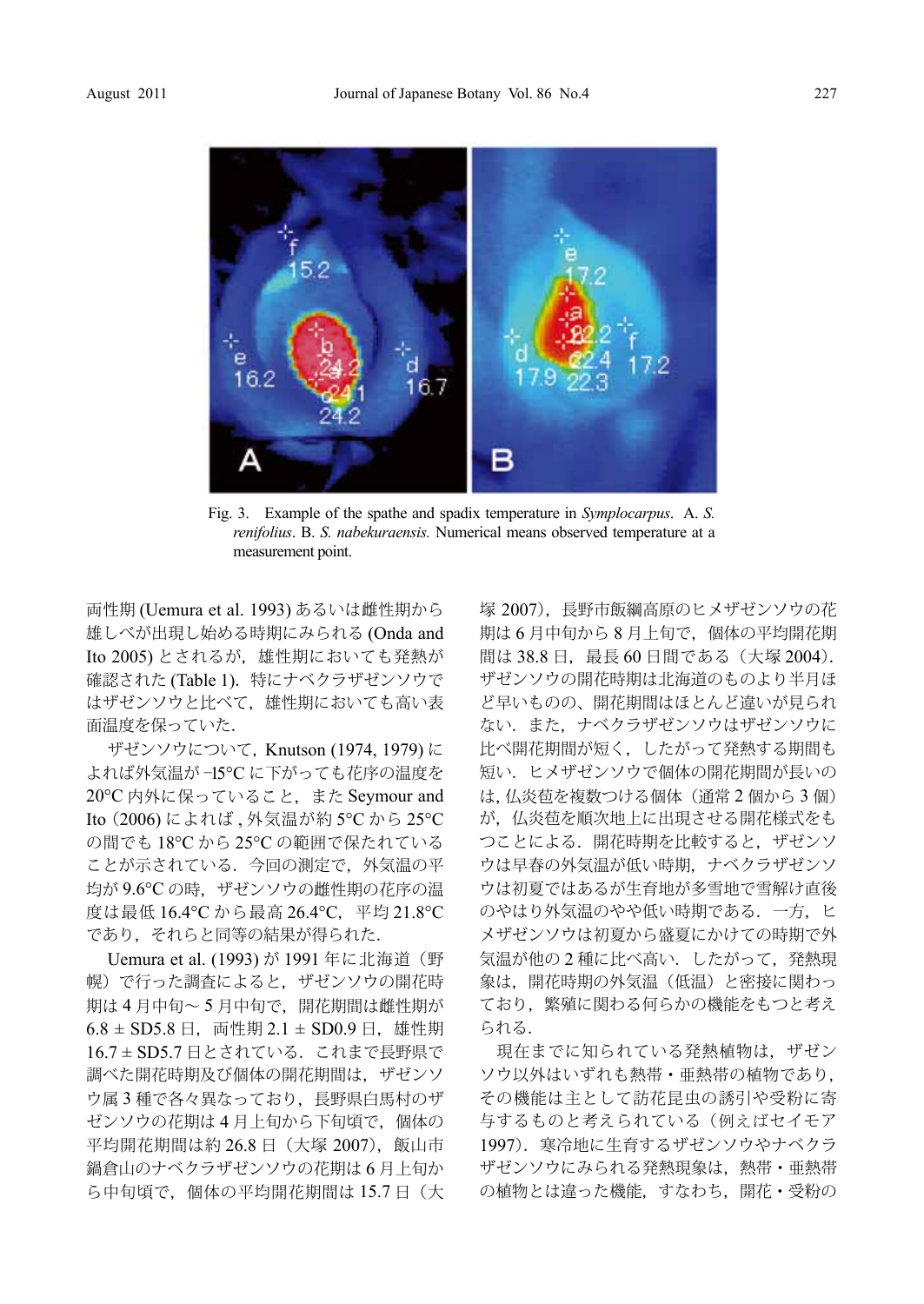| I emperature is given as degrees Centigrade                                  |                         |                      |
|------------------------------------------------------------------------------|-------------------------|----------------------|
| S. renifolius<br>(at Hakuba Village on 30 Apr. 2010)                         | Female phase $(n = 9)$  | Male phase $(n = 6)$ |
| Mean temp. of spadix (A)                                                     | $21.8 \pm SD3.6$        | $18.2 \pm SD5.7$     |
| Mean temp. of outside wall of spathe (B)                                     | $10.7 \pm SD3.9$        | $13.8 \pm SD3.8$     |
| Mean temp. of the difference between spadix and<br>spathe $(A) - (B)$        | $11.1 \pm SD2.5$        | $4.5 \pm SD2.4$      |
| Mean ambient temp. (C)                                                       | $9.6 \pm SD1.8$         |                      |
| Mean temp. of the difference between spadix and<br>ambient temp. $(A) - (C)$ | $12.2 \pm SD3.6$        | $8.6 \pm SD5.7$      |
|                                                                              |                         |                      |
| S. nabekuraensis<br>(at Iiyama City on 24 Jun. 2010)                         | Female phase $(n = 13)$ | Male phase $(n = 6)$ |
| Mean temp. of spadix (A)                                                     | $21.6 \pm SD1.9$        | $20.4 \pm SD2.0$     |
| Mean temp. of outside wall of spathe (B)                                     | $16.5 \pm SD0.8$        | $16.9 \pm SD0.5$     |
| Mean temp. of the difference between spadix and<br>spathe $(A) - (B)$        | $5.0 \pm SD1.8$         | $3.5 \pm SD1.7$      |
| Mean ambient temp. $(C)$                                                     | $15.6 \pm SD0.6$        |                      |
| Mean temp. of the difference between spadix and<br>ambient temp. $(A) - (C)$ | $6.0 \pm SD1.9$         | $4.8 \pm SD2.0$      |
|                                                                              |                         |                      |
| S. nipponicus<br>(at Nagano City on 21 Jun. 2010)                            | Female phase $(n = 6)$  | Male phase $(n = 2)$ |
| Mean temp. of spadix (A)                                                     | $19.8 \pm SD0.6$        | $19.8 \pm SD0.3$     |
| Mean temp. of outside wall of spathe (B)                                     | $19.9 \pm SD0.7$        | $20.1 \pm SD0.2$     |
| Mean temp. of the difference between spadix and<br>spathe $(A) - (B)$        | $-0.1 \pm$ SD0.3        | $-0.3 \pm$ SD0.1     |
| Mean ambient temp. (C)                                                       | $19.6 \pm SD1.1$        |                      |
| Mean temp. of the difference between spadix and<br>ambient temp. $(A) - (C)$ | $0.2 \pm$ SD0.6         | $0.2 \pm$ SD0.3      |
|                                                                              |                         |                      |

Table 1. Spadix and spathe temperatures of three *Symplocarpus* species examined in this study. Temperature is given as degrees Centigrade

プロセスの低温障害からの回避や寒冷環境におけ る肉穂花序の生育の促進などの機能を有するもの と考えられる(伊藤 2005).

葉緑体 DNA に基づく日本産の 3 種の系統解 析の結果,ナベクラザゼンソウはヒメザゼンソウ よりもザゼンソウに近縁であることが示されてい る (Kitano et al. 2005).また,染色体数はヒメザ ゼンソウで 2n = 30 の 2 倍体であること,ザゼ ンソウとナベクラザゼンソウは 2n = 60 の 4 倍 体であるが各々核型が異なることが示されている (Iwatsubo and Otsuka 2005) ことから,ザゼンソ ウ属ではヒメザゼンソウが祖先型と考えられ,ま た,ヒメザゼンソウが発熱の機能を有していない ことから、ザゼンソウやナベクラザゼンソウが分 化する過程で発熱現象を獲得したと考えられる. ザゼンソウ属における発熱現象の進化を明らかに するためには,北アメリカのアメリカザゼンソウ および近年北東アジアで記載されたロシアザゼン ソウの発熱の有無の確認とこれらの種を含めたザ ゼンソウ属全体の系統解析が期待される.